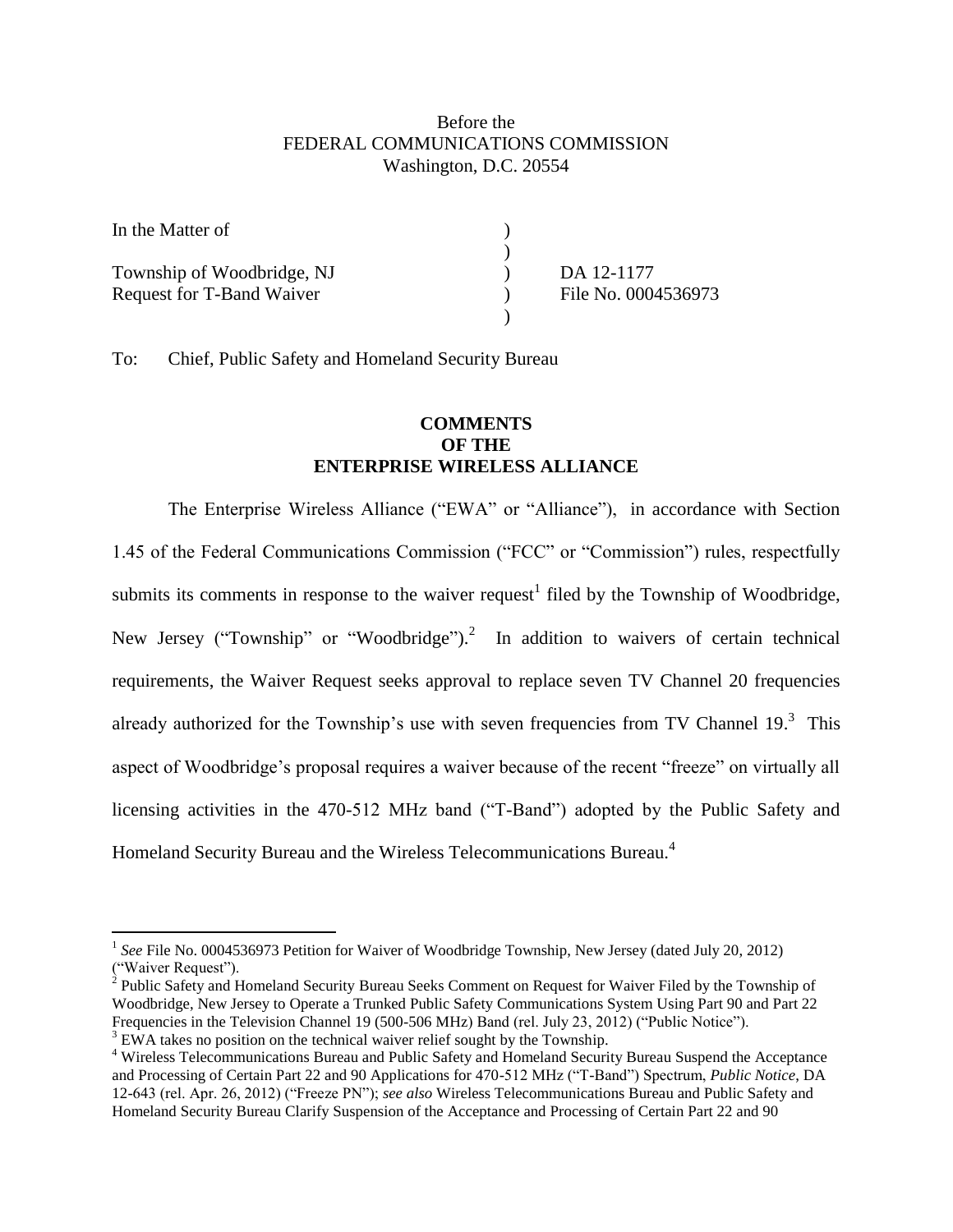For the reasons described herein and in the Alliance's May 8, 2012, Request for Clarification of the Freeze PN, EWA supports Woodbridge's request to be allowed to exchange already authorized T-Band frequencies for an equal number of entirely fungible T-Band channels, a licensing action that in the opinion of the Alliance should not be subject to the T-Band licensing freeze.

The Township explained in an April 10, 2012 letter supplementing its then-pending waiver request that it has experienced intermittent, but persistent, interference due to intractable ducting problems on the channels it seeks to exchange.<sup>5</sup> It noted that the Commission previously had allowed Woodbridge to substitute six TV Channel 16 frequency pairs for six originally authorized TV Channel 20 pairs for this same reason. The Supplemental Request stated that grant of this further request would fully resolve the interference problem and result in the return to the FCC of all Channel 20 spectrum previously granted to the Township.

The Township also inferentially noted the February 22, 2012, Middle Class Tax Relief and Job Creation Act of 2012 that included Section 6103, entitled "470-512 MHz Public Safety Spectrum."<sup>6</sup> It stated that by "exchanging the channel 20 frequencies, Woodbridge gains no leverage in a transition and relocation from the 470-512 MHz band."<sup>7</sup> The Public Safety and Homeland Security Bureau and the Wireless Telecommunications Bureau subsequently released the Freeze PN and the Clarification PN in response to the Spectrum Act. The Clarification PN specifically prohibited the substitution of one T-Band channel for another while the freeze is in effect.

Applications for 470-512 MHz ("T-Band") Spectrum, *Public Notice*, DA 12-892 (rel. June 7, 2012) ("Clarification  $PN'$ ).

<sup>&</sup>lt;sup>5</sup> See File No. 0004536973, April 10, 2012 Letter from Captain Scott Kuzma to David Furth, Deputy Chief, Public Safety and Homeland Security Bureau ("Supplemental Request").

 $6$  Pub. L. No. 112-96, 126 Stat. 156 (2012) ("Spectrum Act").

 $7$  Supplemental Request at p. 2.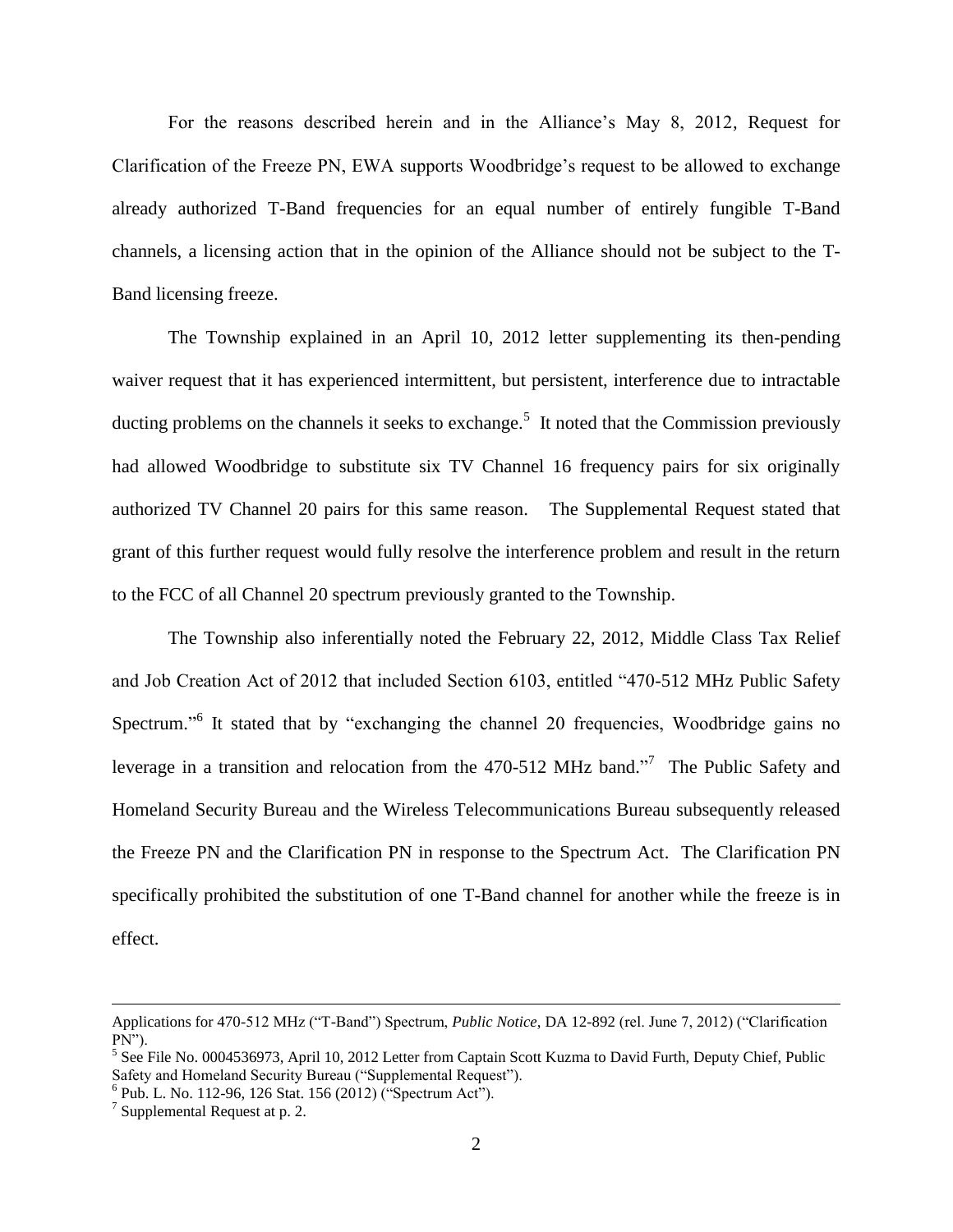Woodbridge submitted its further Waiver Request on July 20, 2012, in response to the Clarification PN suspending the processing of T-Band applications proposing frequency substitutions. It explained that exchanging frequencies would neither alter its frequency footprint nor require additional sites or infrastructure. According to the Township, "There will be no changes or instability accruing to the spectrum landscape.<sup>8</sup> It noted that the Spectrum Act "does not preclude modifications to public safety licensees in the 470-512 MHz band segment" and that allowing the substitution "will not inhibit the Commission's discretion under section 6103...to preserve the spectrum landscape or manage the radio spectrum."<sup>9</sup> The Waiver Request also detailed the public safety benefits that would result from grant of the Township's application.

The Alliance supports Woodbridge's Waiver Request. While EWA appreciates the public interest arguments favoring resolution of the Township's interference problem, in the Alliance's opinion the T-Band processing freeze should not apply to any application that seeks only to substitute one or more T-Band channels for an equal number of frequencies from that band. The Township has explained its justification for wishing to exchange frequencies, but there are any number of reasons that could be equally valid and that do not involve public safety communications.<sup>10</sup> The Alliance raised this point in response to the Freeze PN and asked the FCC to clarify that frequency swaps would not be covered.<sup>11</sup> In response, the Clarification PN stated:

<sup>8</sup> Waiver Request at p. 3.

<sup>9</sup> *Id*. at p. 5.

<sup>&</sup>lt;sup>10</sup> As the FCC is aware, EWA has objected to the inclusion of Industrial/Business ("I/B") T-Band spectrum in the processing freeze as the Spectrum Act makes no reference to any regulatory changes vis-à-vis I/B T-Band channels. *See* June 25, 2012, Letter from Mark E. Crosby, President, EWA to David Turetsky, Chief, Public Safety and Homeland Security Bureau and Ruth Milkman, Chief, Wireless Telecommunications Bureau.

<sup>&</sup>lt;sup>11</sup> See May 8, 2012, Request for Clarification from Mark E. Crosby, President, EWA to David Turetsky, Chief, Public Safety and Homeland Security Bureau and Rick Kaplan, Chief, Wireless Telecommunications Bureau.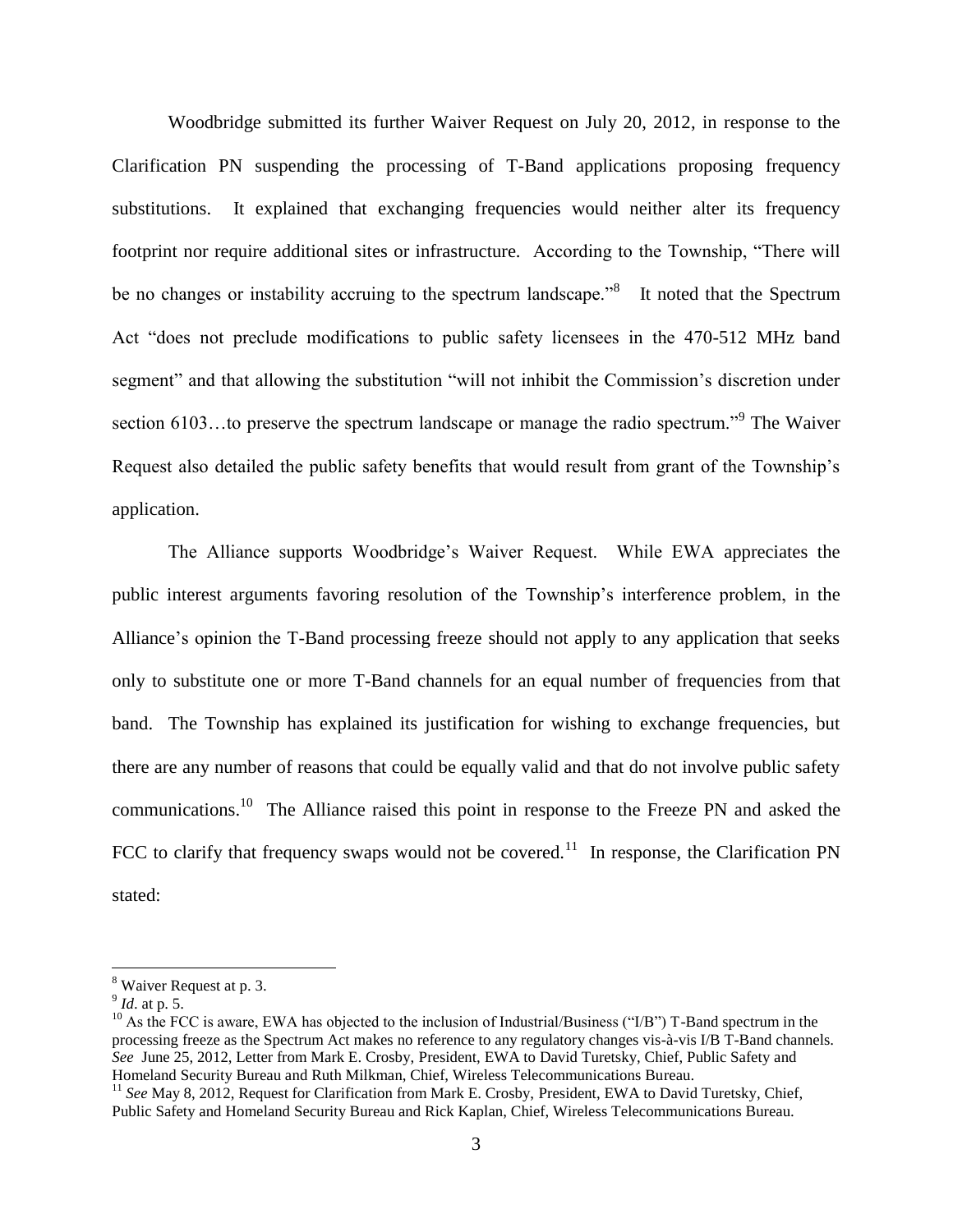…the purpose of the freeze is to stabilize the existing spectrum landscape. Allowing licensees to alter their active frequencies in the T-Band would be inconsistent with this purpose and would lead to an unpredictable and unstable spectral environment. This approach is consistent with prior filing and processing suspensions.<sup>12</sup>

EWA disagrees. The Spectrum Act does not call for a reallocation of even public safety spectrum for another nine years. Other than the Freeze PN and the Clarification PN, the FCC has made no public statements about how it intends to implement this aspect of the Spectrum Act. That decision will need to be adopted through a rulemaking proceeding that likely will take well over a year once the process is initiated. At that point, and depending on what rules ultimately are adopted, the FCC might elect to favor the interests of unidentified, prospective auction applicants over those of existing licensees in the band. However, until then, EWA cannot agree that allowing T-Band licensees to exchange frequencies on a one-for-one basis would create an "unpredictable or unstable spectrum environment" or have any impact whatsoever on the FCC's disposition of this spectrum.

The citations in the Clarification PN in support of the FCC's claim that its action in this regard was consistent with previous application processing suspensions actually support the position of EWA and the Township. For example, the Commission was appropriately sensitive to the impact of freezes in the context of the 800 MHz rebanding proceeding, a process that required the Transition Administrator appointed by the FCC to manage this intra-band relocation undertaking to identify replacement frequencies for incumbents. Even then, the FCC stated the following:

We strongly agree with the parties who point out the adverse effects such a threeyear freeze could have on their companies' business plans. Nonetheless, we see no alternative to a freeze if band reconfiguration is to be timely accomplished. There is a middle ground, given the incremental implementation of band reconfiguration Region by Region. Therefore we will freeze 800 MHz

 $12$  Clarification PN at p. 2.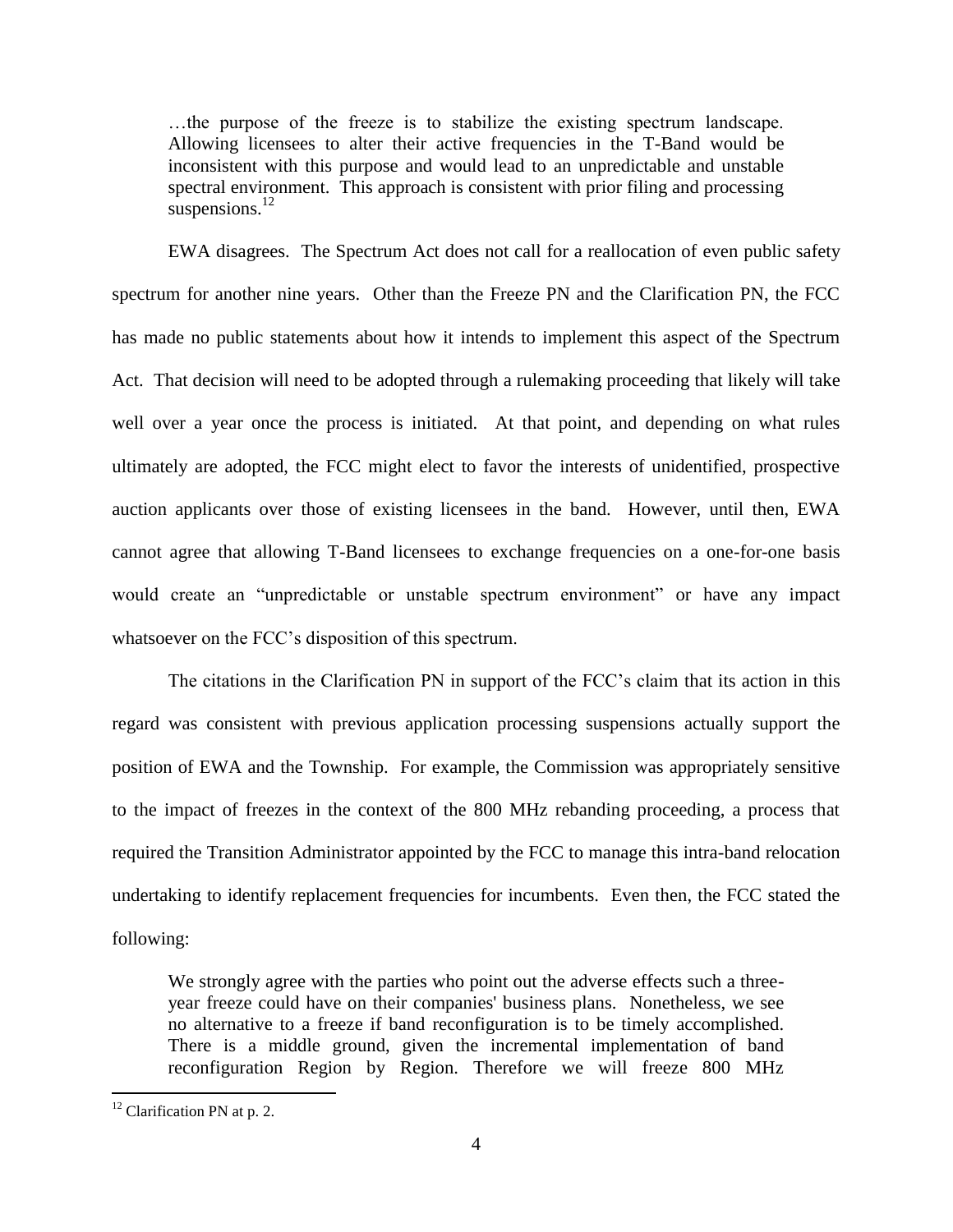applications for a region when we issue the *Public Notice* announcing the date when voluntary negotiation of relocation agreements must be concluded*.* This freeze will last until thirty working days after the completion of mandatory negotiations for a given Region….Moreover, we will do everything possible to minimize the effect the incremental freezes may have on incumbent licensees and new applicants, and direct the Transition Administrator to make accommodations in the implementation plan that will avoid such adverse effects. $^{13}$ 

Thus, that freeze was not implemented until after the actual relocation process began. This was well after final rules were adopted and years after the FCC first considered that it might need to implement such a band relocation process. The processing freeze in the 39 GHz band cited by the FCC also had very limited retroactive impact. It covered only applications filed on or after a date one month before the FCC adopted a Notice of Proposed Rulemaking in which it proposed specific amendments to the technical and licensing rules governing that band.<sup>14</sup>

By contrast, in this instance the FCC has imposed a freeze on all pending T-Band applications, whenever filed, and has done so before it has taken any concrete steps to modify the rules governing this band, steps that may not be implemented for an extended period. There is no need to "stabilize the existing spectrum landscape" years before any FCC action to reallocate the band and certainly no need to extend the freeze to the entirely neutral situation wherein one T-Band frequency is exchanged for another without altering the licensee's spectrum footprint.

For these reasons, EWA supports the Township's request, but also urges the FCC to revisit the scope of its T-Band freeze in light of the comments herein.

<sup>13</sup> Improving Public Safety Communications in the 800 MHz Band, *Report and Order, Fifth Report and Order, Fourth Memorandum Opinion and Order, and Order*, WT Docket No. 02-55, 19 FCC Rcd 14969 at ¶ 204 (2004). <sup>14</sup> Amendment of the Commission's Rules Regarding the 37.0-38.6 GHz and 38.6-40.0 GHz Bands, Notice of

Proposed Rulemaking and Order, ET Docket No. 95-183, 11 FCC Rcd 4930 at ¶ 124 (1996).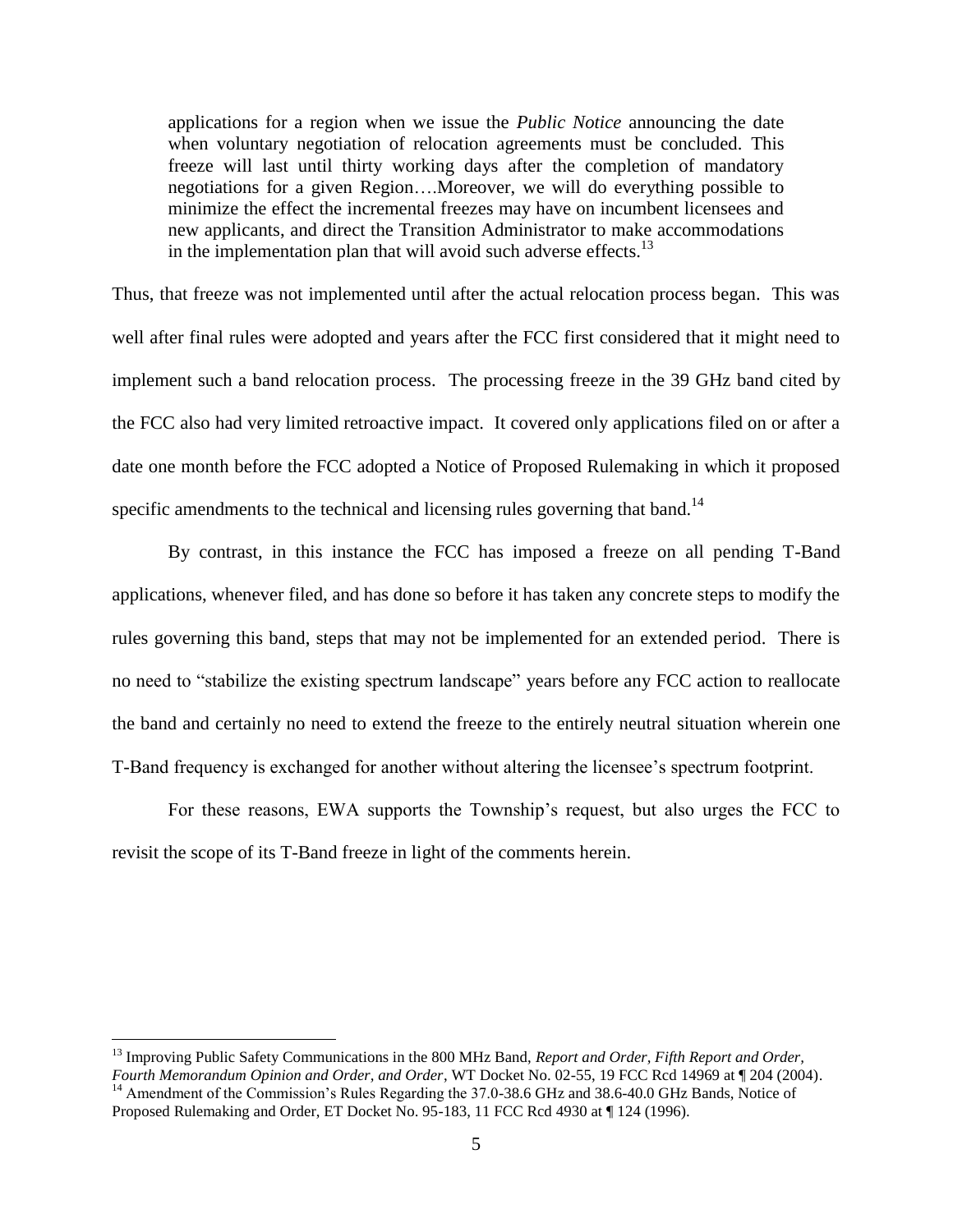ENTERPRISE WIRELESS ALLIANCE

 $By: \mathscr{L}/\mathscr{M}$  by: Mark  $E/C$ rosby

President/CEO 8484 Westpark Drive, Suite 630 McLean, Virginia 22102 (703) 528-5115

Counsel:

Elizabeth R. Sachs Lukas, Nace, Gutierrez & Sachs, LLP 8300 Greensboro Drive, Ste. 1200 McLean, VA 22102 (703) 584-8678

August 7, 2012